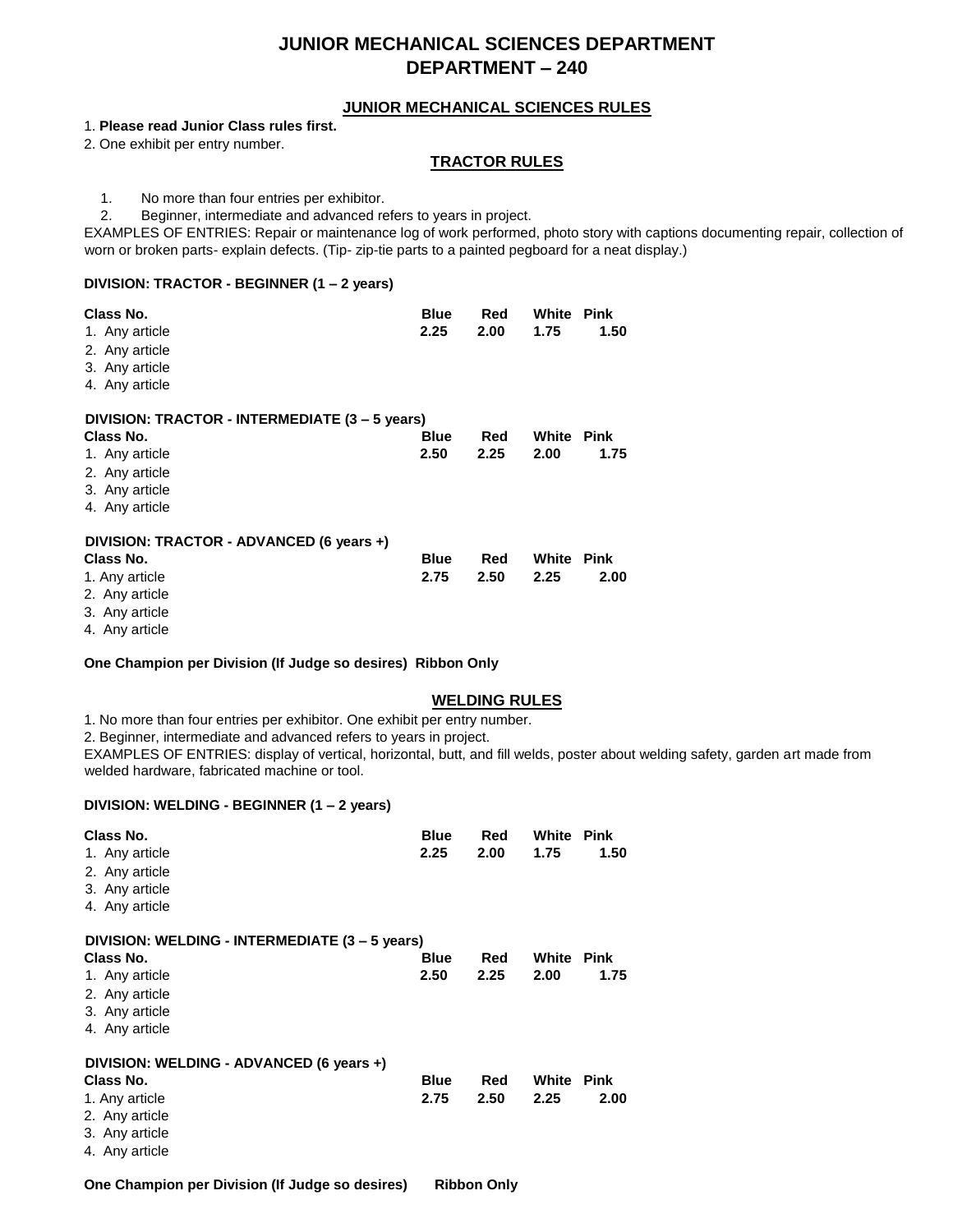### **SMALL ENGINE RULES**

1. No more than four entries per exhibitor. One exhibit per entry number.

2. Beginner, intermediate and advanced refers to years in the project.

3. Maximum display board size will be 24" x 30".

EXAMPLES OF ENTRIES: rebuilt engine, poster about lawn mower maintenance, display board showing parts of a carburetor, photo story with captions showing engine repair or maintenance, collection of worn or broken parts- explain defects (Tip- zip-tie parts to a painted piece of 24" X 30" or smaller pegboard for a neat display.)

### **DIVISION: SMALL ENGINE - BEGINNER (1 – 2 years)**

| Class No.                                           | <b>Blue</b> | Red  | <b>White Pink</b> |             |
|-----------------------------------------------------|-------------|------|-------------------|-------------|
| 1. Any article                                      | 2.25        | 2.00 | 1.75              | 1.50        |
| 2. Any article                                      |             |      |                   |             |
| 3. Any article                                      |             |      |                   |             |
| 4. Any article                                      |             |      |                   |             |
| DIVISION: SMALL ENGINE - INTERMEDIATE (3 - 5 years) |             |      |                   |             |
| Class No.                                           | <b>Blue</b> | Red  | <b>White Pink</b> |             |
| 1. Any article                                      | 2.50        | 2.25 | 2.00              | 1.75        |
| 2. Any article                                      |             |      |                   |             |
| 3. Any article                                      |             |      |                   |             |
| 4. Any article                                      |             |      |                   |             |
| DIVISION: SMALL ENGINE - ADVANCED (6 years & Over)  |             |      |                   |             |
| Class No.                                           | <b>Blue</b> | Red  | White             | <b>Pink</b> |
| 1. Any article                                      | 2.75        | 2.50 | 2.25              | 2.00        |
| 2. Any article                                      |             |      |                   |             |
| 3. Any article                                      |             |      |                   |             |

4. Any article

**One Champion per Division (If Judge so desires) Ribbon Only**

### **AUTOMOBILE RULES**

- 1. No more than four entries per exhibitor. One exhibit per entry number.
- 2. Beginner, intermediate and advanced refers to years in project.
- 3. Maximum display board size will be 24" x 30".
- 4. Whole cars or large engines are allowed if the work done is visible to the fairgoers, but MUST be pre-approved by the department superintendent.
- 5. Contact fair office at Chrissy@waukeshacountyfair.com or phone at (262) 544-5922 one week before judging to notify Competitive Exhibits Chair.

EXAMPLES OF ENTRIES: Display about proper tire tread, Automobile maintenance checklist, Poster explaining torque, photo story with captions depicting engine overhaul.

### **DIVISION: AUTOMOBILE - BEGINNER (1 – 2 years)**

| Class No.<br>1. Any article<br>2. Any article<br>3. Any article<br>4. Any article | <b>Blue</b><br>2.25 | Red<br>2.00 | <b>White Pink</b><br>1.75 | 1.50 |  |
|-----------------------------------------------------------------------------------|---------------------|-------------|---------------------------|------|--|
| DIVISION: AUTOMOBILE - INTERMEDIATE (3 - 5 years)                                 |                     |             |                           |      |  |
| Class No.                                                                         | <b>Blue</b>         | Red         | White                     | Pink |  |
| 1. Any article                                                                    | 2.50                | 2.25        | 2.00                      | 1.75 |  |
| 2. Any article                                                                    |                     |             |                           |      |  |
| 3. Any article                                                                    |                     |             |                           |      |  |
| 4. Any article                                                                    |                     |             |                           |      |  |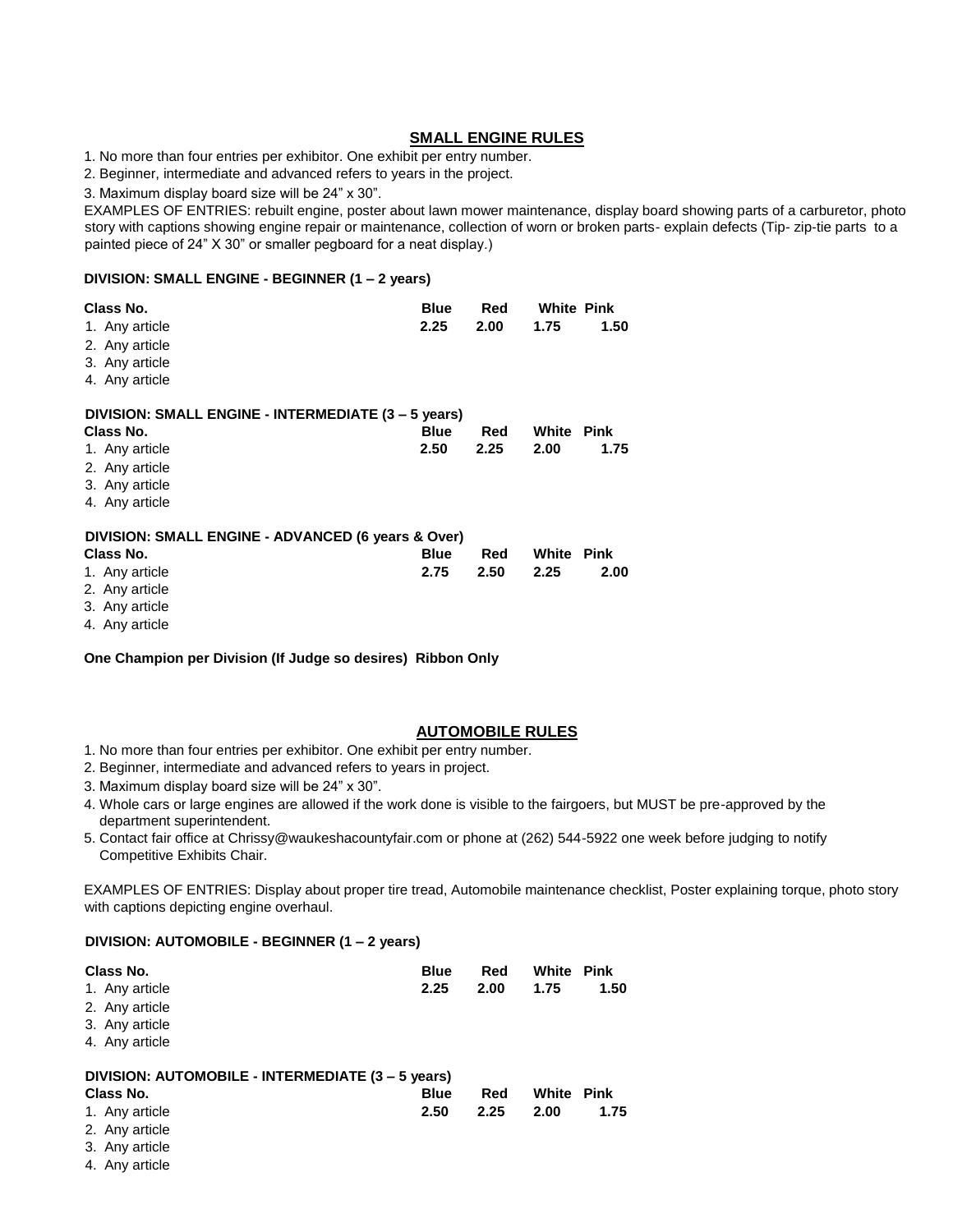| DIVISION: AUTOMOBILE - ADVANCED (6 years +) Blue<br>Class No.        |      | Red                | <b>White Pink</b> |      |
|----------------------------------------------------------------------|------|--------------------|-------------------|------|
| 1. Any article<br>2. Any article<br>3. Any article<br>4. Any article | 2.75 | 2.50               | 2.25              | 2.00 |
| One Champion per Division (If Judge so desires)                      |      | <b>Ribbon Only</b> |                   |      |

### **BICYCLE RULES**

1. Limit four entries. One exhibit per entry number.

2. Beginner, intermediate, and advanced refers to years in the project.

EXAMPLES OF ENTRIES: Poster about bike safety, display board labeling and explaining all parts of a bike's braking system, photo story about bike tricks (use safety equipment!)

| <b>DIVISION: BICYCLE</b>                        |             |                    |                   |      |
|-------------------------------------------------|-------------|--------------------|-------------------|------|
| Class No.                                       | <b>Blue</b> | Red                | <b>White Pink</b> |      |
| 1. Any article                                  | 2.25        | 2.00               | 1.75              | 1.50 |
| 2. Any article                                  |             |                    |                   |      |
| 3. Any article                                  |             |                    |                   |      |
| 4. Any article                                  |             |                    |                   |      |
| One Champion per Division (If Judge so desires) |             | <b>Ribbon Only</b> |                   |      |
|                                                 |             |                    |                   |      |

# **SCALE MODELS AND MINIATURES RULES**

- 1. No more than four entries per Division. One exhibit per entry number.
- 2. No partially or totally pre-finished kits (except Scale Models and Miniatures classes 6 and 7).
- 3. All visible non-moving areas must be completely painted or finished with paint, metal foil, stain, or similar material. Finish must be applied by the member. Factory-applied finishes are not acceptable (except Scale Models and Miniatures classes 6 and 7). Clear areas such as windows, canopies, lights and view ports may be left clear.
- 4. The use of decals or aircraft nose art must accurately reflect the art on the original being replicated..
- 5. Third year and over are required to have:
	- Planes full rigging on biplanes, tri-planes and obvious external rigging and wiring on monoplanes
	- Ships full rigging on all ships
	- Detailing significant detailing on all models
- 6. Dioramas must be no larger than 24" long by 24" wide by 24" high.
- 7. Models made of paper/card, etc. should be firmly attached to a foam board or cardboard base except for birds which may be displayed as if in flight. Models such as aircraft or a ship must be free standing.

### **Note:**

- 1. Model airplanes, rockets, kites, and balloons built and judged for flight are entered in Division: County Fair Rocket Launch or Division: Aerospace Science.
- 2. Posters, displays, log books, etc. about aviation theory, flight experience, astronomy, space theory are entered in Division: Aerospace Science.

### **DIVISION: SCALE MODELS AND MINIATURES**

| Class No.      | <b>Blue</b> Red |                     | <b>White Pink</b> |  |
|----------------|-----------------|---------------------|-------------------|--|
| 1. Any article |                 | 2.25 2.00 1.75 1.50 |                   |  |

- 2. Any article
- 3. Any article
- 4. Poster, display, or photo story with captions relating to scale models.
- 5. Pinewood Derby Car
- 6. Snap together model kit (ex. Snap-Tite kit)
- 7. 3-D metal model kit (ex. Metal Earth kit)

### **One Champion per Division (If Judge so desires) Ribbon Only**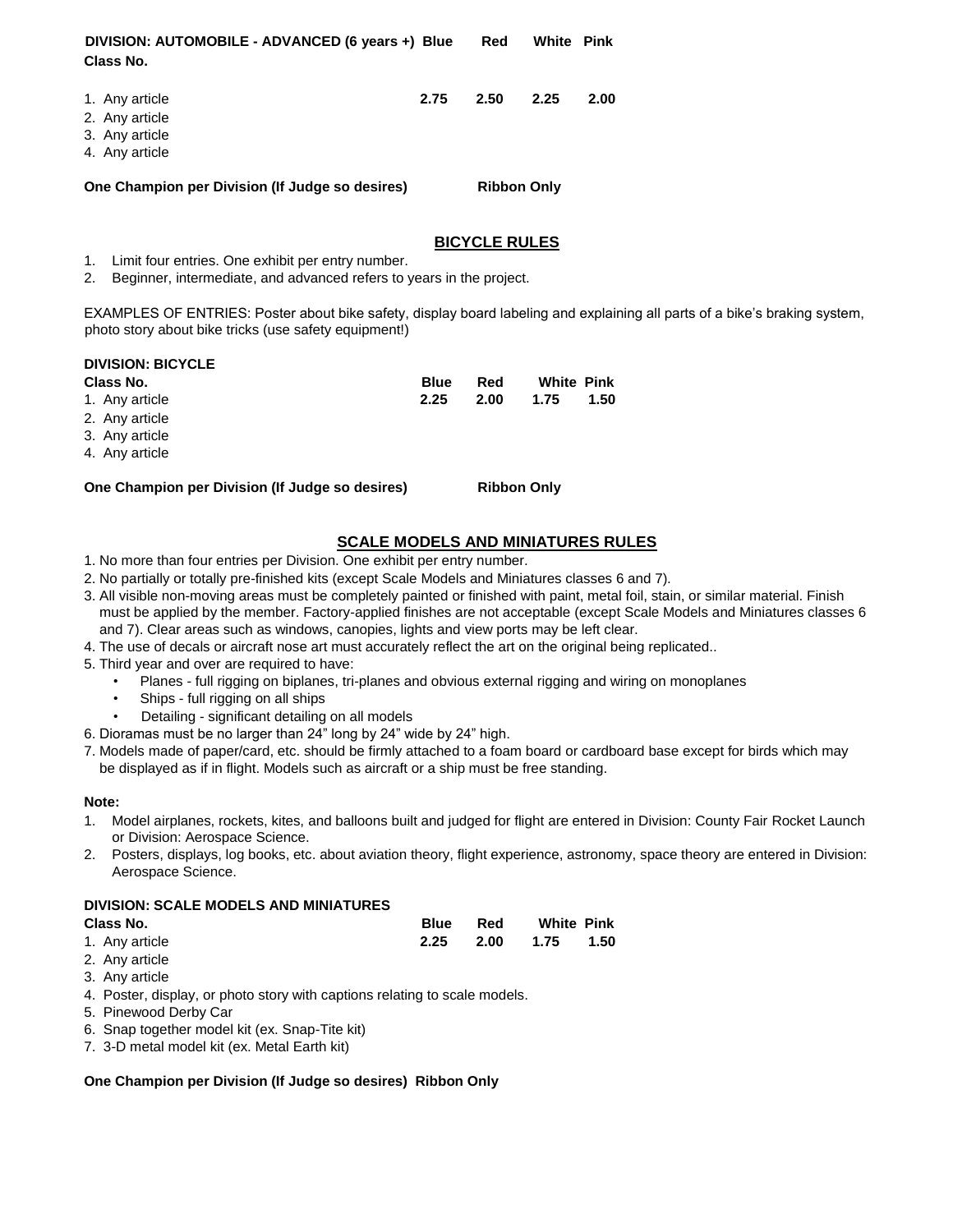### **MODEL RAILROAD RULES**

- 1. No more than four entries per Division. One exhibit per entry number.
- 2. Individual modules must be planned and created by exhibitors.
- 3. Each module must be judged prior to being assembled in with other modules.
- 4. Exhibitors in Class #4 and #5 must pre-register with their project leaders for space on the line.
- 5. All items must be securely attached to the diorama.
- 6. All railroad dioramas must include at least 1 of the following elements:
	- a) At least two buildings
	- b) A lake, shoreline, river, stream, pond or other water feature.
	- c) A hill, mountain, tunnel, culvert or other elevated or below ground-level natural feature.
	- d) Artificial lighting or any other electrical powered item.
	- e) A quarry, factory, mining, construction site, manufacturing complex, city, town, village, fairgrounds, farm, resort, or any other scenery theme.
- 7. All railroad dioramas must include landscaping including grass where applicable and at least two trees.
- 8. Individual railroad cars/engines, etc must be shown on a length of track firmly attached to base of wood, foam board, plastic, or rigid cardboard.
- 9. HO Scale single Modules must be no larger than 24" long X 24" wide X 18" high. A HO Double Modules must be no larger than 24 X 48 X 18.
- 10. Lionel, O Gauge, S Gauge must be 30" X 30" and no taller than 30".
- 11. No section may weigh more than 30 lbs.
- 12. Cloverbuds may participate but must register in Division 217.

### **DIVISION: MODEL RAILROAD**

**Class No. Blue Red White Pink 2.25 2.00 1.75 1.50**

1. Any article

- 2. Any article
- 3. Any article
- 4. HO Scale diorama module for Iron Beaver Line
- 5. Lionel diorama module for Silver Fox Line.
- 6. Poster, display, or photo story with captions relating to model railroad.

### **One Champion per Division (If Judge so desires) Ribbon Only**

### LEGO RULES

- 1. No more than three entries per exhibitor. One exhibit per entry number.
- 2. Only Lego or Duplo blocks may be used. A model constructed of Construx, Erector, or similar toys will be disqualified.
- 3. Exhibit must be mounted to a sturdy base.

|    | DIVISION: LEGO - JUNIOR (13 years & younger) |             |      |       |             |  |
|----|----------------------------------------------|-------------|------|-------|-------------|--|
|    | Class No.                                    | <b>Blue</b> | Red  | White | <b>Pink</b> |  |
|    |                                              | 2.25        | 2.00 | 1.75  | 1.50        |  |
| 1. | <b>Building or Tower Themed</b>              |             |      |       |             |  |
| 2. | Automobile Themed                            |             |      |       |             |  |
| 3. | Airplane, Jet, or Rocket Themed              |             |      |       |             |  |
| 4. | Wisconsin Themed                             |             |      |       |             |  |
| 5. | Waukesha County Fair Themed                  |             |      |       |             |  |
| 6. | Original/Free Build                          |             |      |       |             |  |
|    | DIVISION: LEGO - SENIOR (14 years & older)   |             |      |       |             |  |
|    | Class No.                                    | <b>Blue</b> | Red  | White | <b>Pink</b> |  |
|    |                                              | 2.25        | 2.00 | 1.75  | 1.50        |  |
| 1. | <b>Building or Tower Themed</b>              |             |      |       |             |  |
| 2. | Automobile Themed                            |             |      |       |             |  |
| 3. | Airplane, Jet, or Rocket Themed              |             |      |       |             |  |
| 4. | Wisconsin Themed                             |             |      |       |             |  |

- 5. Waukesha County Fair Themed
- 6. Original/Free Build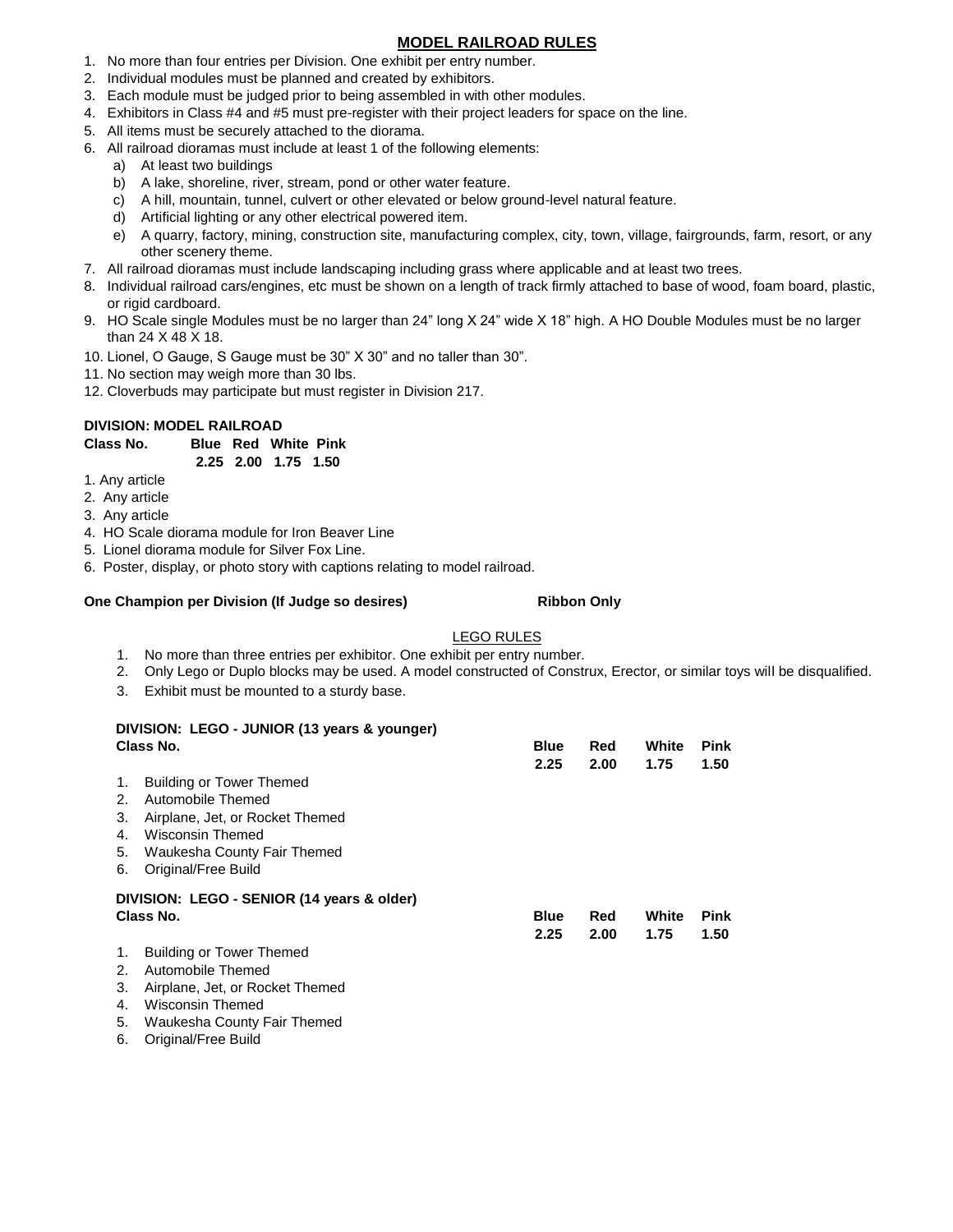## **COUNTY FAIR ROCKET LAUNCH RULES**

- **1. One rocket and one aircraft per exhibitor will be judged at 4-H Rocket Launch, all other launched rockets and flown aircraft must be entered in Division: Aerospace Science for judging.**
- **2.** In the event of bad weather on the day of the Rocket Launch, 4-H Rocket Launch may be flown independently and will be judged under Division: Aerospace Science.
- **3.** All entries are judged on the knowledge, flight, operation, and overall appearance of the rocket. Appearance is judged on the basis of structure, paint and finish. Appearance counts for 33%, Knowledge is 33%, and Operation is 33% of the final award given.
- **4.** All entries must meet appropriate safety codes of NAR (National Association of Rocketry) and the AMA (Academy of Model Aeronautics).
- **5.** All participants in Rocket Launch will be required to demonstrate knowledge of safe operation before launch of model rockets.
- **6.** Rockets containing a payload may only contain a USDA large uncooked egg. No living creatures may be launched.

### **7. Scratch Built or Kit Built**:

- a. Cloverbuds and Juniors (age 13 and younger) may only build rockets from kits.
- b. Senior youth (14 years and older,) may build rockets from scratch or kits.

### **8. Engine type/size**:

- a. Exhibitors who **have not** flown in two county Rocket Launches within the past three years, (regardless of age,) **must** use a single stage rocket with ballistic, streamer or parachute recovery.
- b. Exhibitors who **have flown** in two County Fair Rocket Launches within the last three years may use any rocket built from a **kit** with engine **limited to E or smaller,** as listed in instructions in the kit.
- c. Exhibitors entered in Class #6, *and* having flown in four fair launches within last five years, may fly any scratch built or kit built rocket, **with engine limited to E or smaller** as listed in instructions.
- 9. Scratch built models must meet NAR safety specifications for scratch built rockets. Entrant must present a logbook with all design drawings and calculations at the time of a swing test **prior to fair Launch,** at a time agreed upon between the entrant and one of the rocket launch coordinates.
- 10. Entrant will not be penalized for loss of a rocket or aircraft during County event flight.
- 11. Flying model rockets and aircraft will be sent home with the entrant after rocket launch/aircraft flight for cleanup and repair, with the exception of lost or damaged beyond repair rockets/aircraft. Members whose rocket/ aircraft was lost or severely damaged may bring a substitute to the fair for display.
- 12. Launched rockets **must be** displayed at fair.
- 13. **Any** rocket engines, fuel, batteries, and other power sources except rubber bands, **must be removed** before models are brought for display at fair.
- 14. The rocket or aircraft flown in Division: County Fair Rocket Launch, cannot be used for any other fair entry.
- 15. One 4-H member in Junior and Senior Classes of Launched Rockets may be selected to represent Waukesha County 4-H at the State 4-H Rocket Launch (**if held,** and could be the following year).
- 16. Cloverbuds may participate but must register in Division 217.

# **DIVISION: COUNTY FAIR ROCKET LAUNCH**

| Class No. | <b>Blue</b> Red | <b>White Pink</b>   |  |
|-----------|-----------------|---------------------|--|
|           |                 | 2.00 1.75 1.50 1.25 |  |
|           |                 |                     |  |

### **Flying Launched Model Rocket**

- 1. Junior (age 13 and younger)
- 2. Senior (age 14 and older)

### **Flying Remote Control Model Aircraft**

- 3. Junior (age 13 yrs. and under)
- 4. Senior (age 14 yrs. and older)

### **AEROSPACE SCIENCE RULES**

- 1. No more than four entries per exhibitor. One exhibit per entry number.
- 2. Aerospace Science articles deal with the science of flight.
- 3. Entries may include actual flown rockets or aircraft, with flight history, or posters, displays, and photos.
- 4. **None of the articles in this class have been flown or launched at the County Fair Rocket Launch.**
- 5. Rockets or aircraft models are judged on flight history, operation knowledge, and sound aerospace construction of the model.
- 6. All entries must meet appropriate safety codes of NAR, (National Association of Rocketry), and of the AMA, (Academy of Model Aeronautics).
- 7. Rocket engines, fuel, batteries and other power sources, except rubber bands, **must be removed** before models are brought for judging and display.
- 8. Rockets or aircraft **have been flown** this current year, but *not* at County Fair Rocket Launch.
- 9. All flown model entries must include: Details of the flight information, including date, time, location, conditions of the flight, flight history, and at least one picture of flight. This must be provided on an 8  $\frac{1}{2}$ " X 11" sheet of cardstock weight.
- 10. Additional notes and photographs of the flight may be included.
- 11. The actual model flown must be presented to the judge, put on display at the fair and cannot be used for any other entry.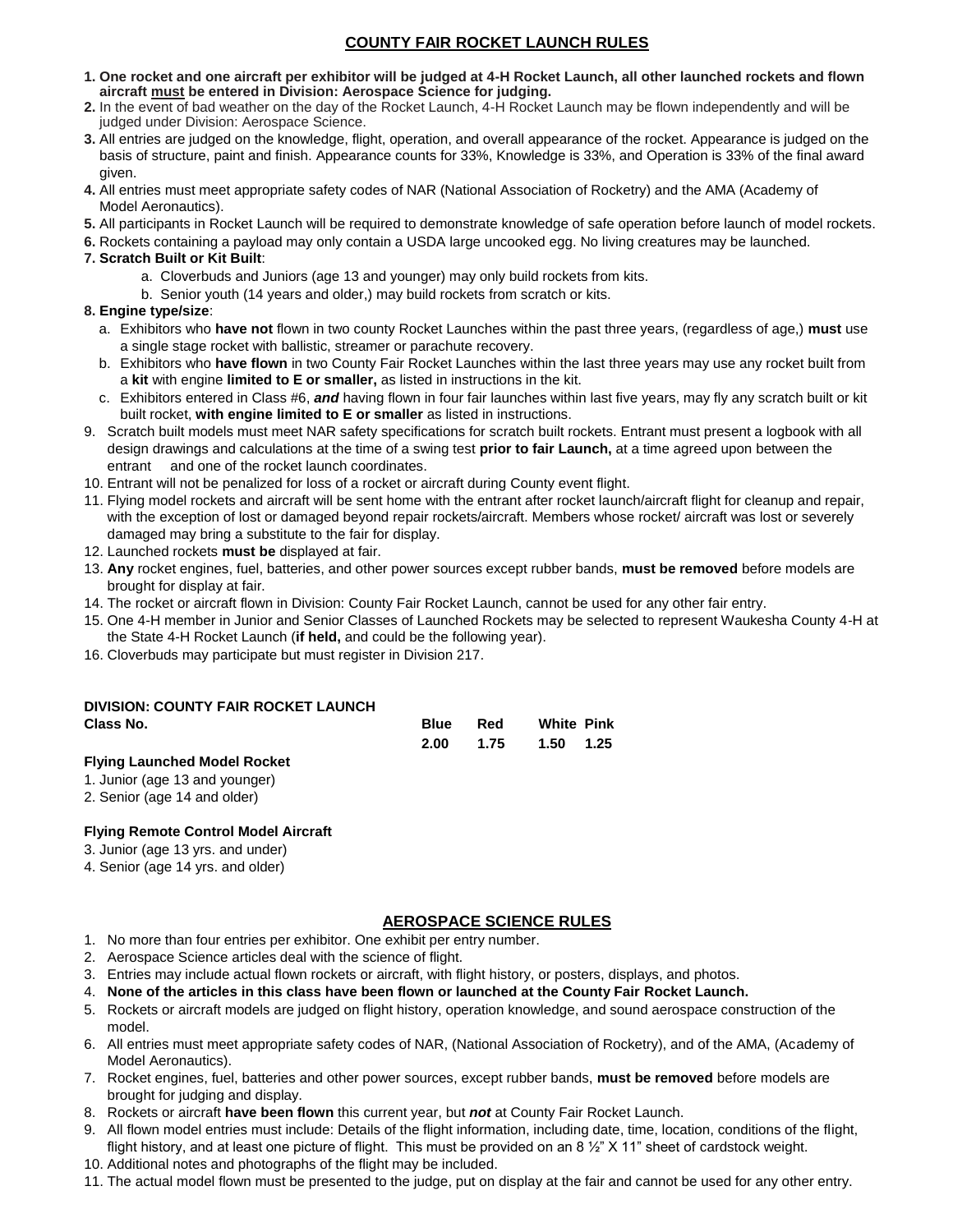- 12. Drones built from kits or parts may be shown as an aerospace model.
- 13. Remote controls for drones should be brought to judging, with working batteries. Remotes will need to be brought home after judging, the drones will remain on display.
- 14. Purchased drones may only be used in the Division: Drones Course.

### **DIVISION: AEROSPACE SCIENCE**

| Class No. | Blue Red | <b>White Pink</b>   |  |
|-----------|----------|---------------------|--|
|           |          | 2.25 2.00 1.75 1.50 |  |

- 1. Independently flown model Rocket (Rockets flown at Rocket Launch excluded)
- 2. Independently flown Remote Controlled (RC) Aircraft
- 3. Poster explaining some principle of aerospace
- 4. Poster explaining a real life experience of aerospace
- 5. Poster, display or photo story of aerospace science
- 6. Photos taken during flight of Rocket, RC Aircraft or Drone. (Rockets flown at Rocket Launch excluded).

### **One Champion per Division (If Judge so desires) Ribbon Only**

### **DRONES COURSE RULES**

- 1. No more than two entries per exhibitor. One exhibit per entry number.
- 2. Waukesha County Fair drones course judging will be held indoors. Date and location each year TBD.
- 3. All entries must meet adapted safety codes of the AMA (Academy of Model Aeronautics).
- 4. All participants in Drones course judging must demonstrate knowledge of safe operation before course flight will be allowed.
- 5. All entries are judged on the flight, timing, and operation of the drone.
- 6. The agility course will be a timed race around obstacles such as flags, hoops, and tunnels.
- 7. The target course will be a timed race with the object of landing accurately on a series of targets.
- 8. Faults will deduct from overall time. Faults will be assigned for going off the course.
- 9. Cloverbuds may participate but must register in Division 217.

# **DIVISION: COUNTY FAIR DRONES COURSE**

| Class No.                    |  | <b>Blue Red White Pink</b> |  |
|------------------------------|--|----------------------------|--|
|                              |  | 2.25 2.00 1.75 1.50        |  |
| December 4 of the Order of a |  |                            |  |

Drones Agility Course

- 1. Junior (13 years old and younger)
- 2. Senior (14 years old and older)

### Drones Target Course

- 3. Junior (13 years old and younger)
- 4. Senior (14 years old and older)

One Champion per Division (If Judge so desires) Ribbon Only

### **RC CAR RULES**

- 1. No more than three entries per exhibitor per Division. One exhibit per entry number.
- 2. Remote controls should be brought to judging, with working batteries. Remotes will be brought home after judging, the car will remain on display.

### **DIVISION: RC CARS**

| Class No.                                                                                      | <b>Blue</b> | Red  | <b>White Pink</b> |      |
|------------------------------------------------------------------------------------------------|-------------|------|-------------------|------|
| 1. Any Entry                                                                                   | 2.25        | 2.00 | 1.75              | 1.50 |
| 2. Any Entry                                                                                   |             |      |                   |      |
| 3. Any Entry<br>$\overline{A}$ . Denoted altertate and the extensional construction of DO Open |             |      |                   |      |

4. Poster, display, or photo story with captions about RC Cars.

**One Champion per Division (If Judge so desires) Ribbon Only**